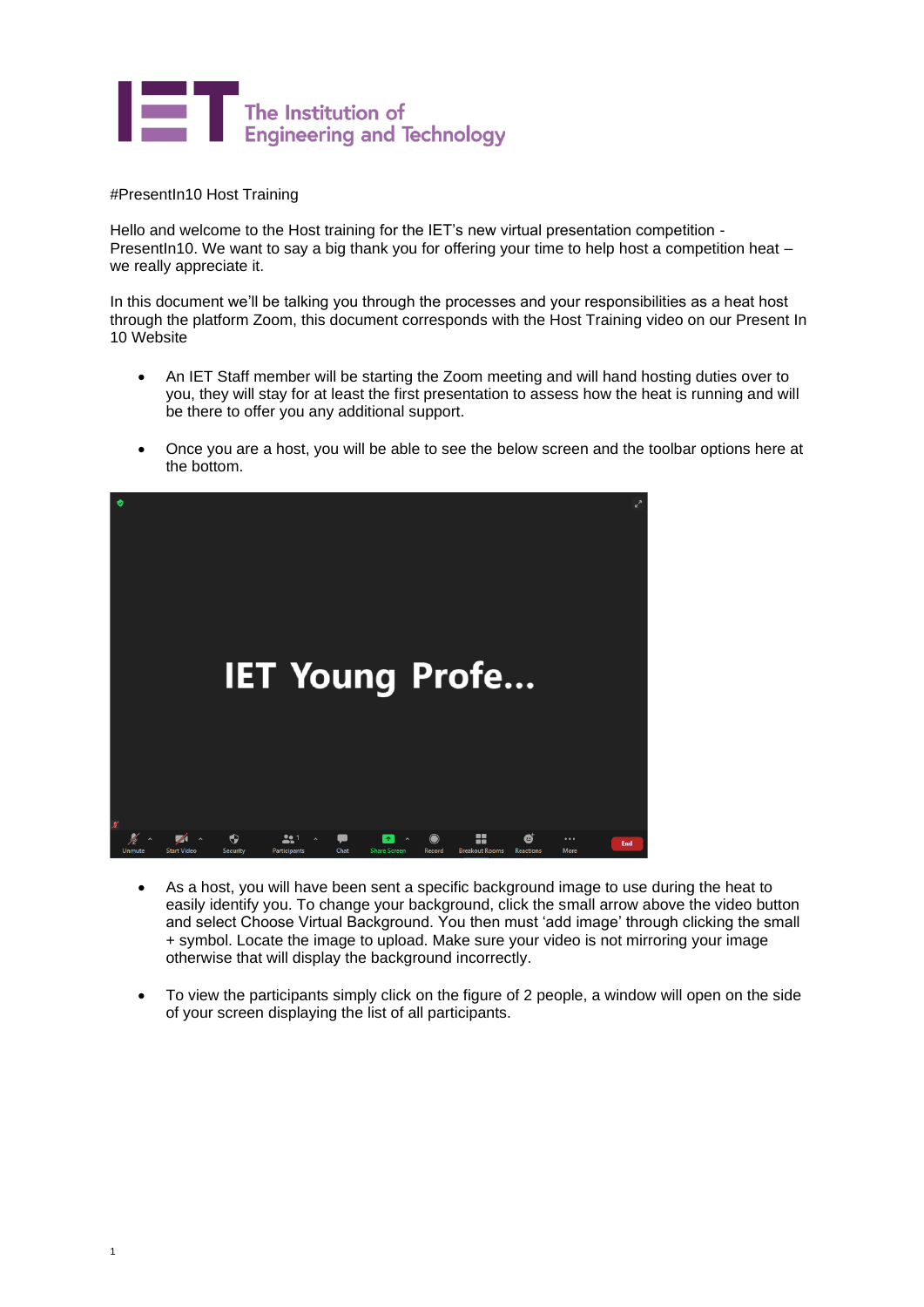

- You will be responsible for marking who is in attendance. Therefore, please ensure that all presenters and judges have arrived by checking this list before starting the heat. If someone is running late, give a leeway of 5 minutes however if there is not a minimum of 3 participants, the heat will have to be rescheduled. If there is only 2 judges, as the host, you will step in as the 3rd judge and the IET staff member will take over as host.
- The competition heat will *automatically* be recorded but this will not be shared unless there is a challenge made to the overall result of the heat. We have already confirmed the consent of the presenters and judges to be recorded.
- You will be emailed a list of presenters before the heat; this will tell you their name and their presentation title in which you will need to use to introduce them. Once you have introduced them, you should use a stopwatch, phone or an application on a search browser to time 10 minutes. You should let them know in the chat function when they have 5 minutes and 2 minutes remaining. If an attendee is being disruptive during a presentation, as the host you have the power to mute them, this can be done by clicking 'mute' option here on a attendees face or through the participants tab if you hoover over their name.
- If anyone is experiencing a bad connection whilst presenting, you will be responsible for managing this and making the decision of stopping the presentation and moving onto the next.
- Once a presentation has finished, the heat should go into a 5 minute question and answer session with the judges which you should time again.
- You should then repeat this through all of the listed presenters in order. The presenter order may have to change depending on connection difficulties or late attendance. If there are presenters that experience difficult in joining, make IET staff aware if they need to be moved to a different heat at a later date.
- If there are only **3** presenters in the heat to begin with and one of these experiences' connection difficulties, inform IET Staff and do not proceed with the judging deliberation. IET Staff will organise a special circumstance controlled presentation environment in which a recording will be sent to the judges at a later time. They will then deliberate remotely, and everyone will be informed of the decision via email.
- The presenters have been asked to confirm in advance if they would like use of any additional tools on zoom, including polls. If a poll has been requested, IET staff will have already set this question up. As host, it will be your job to send the poll out. This can be done by selecting the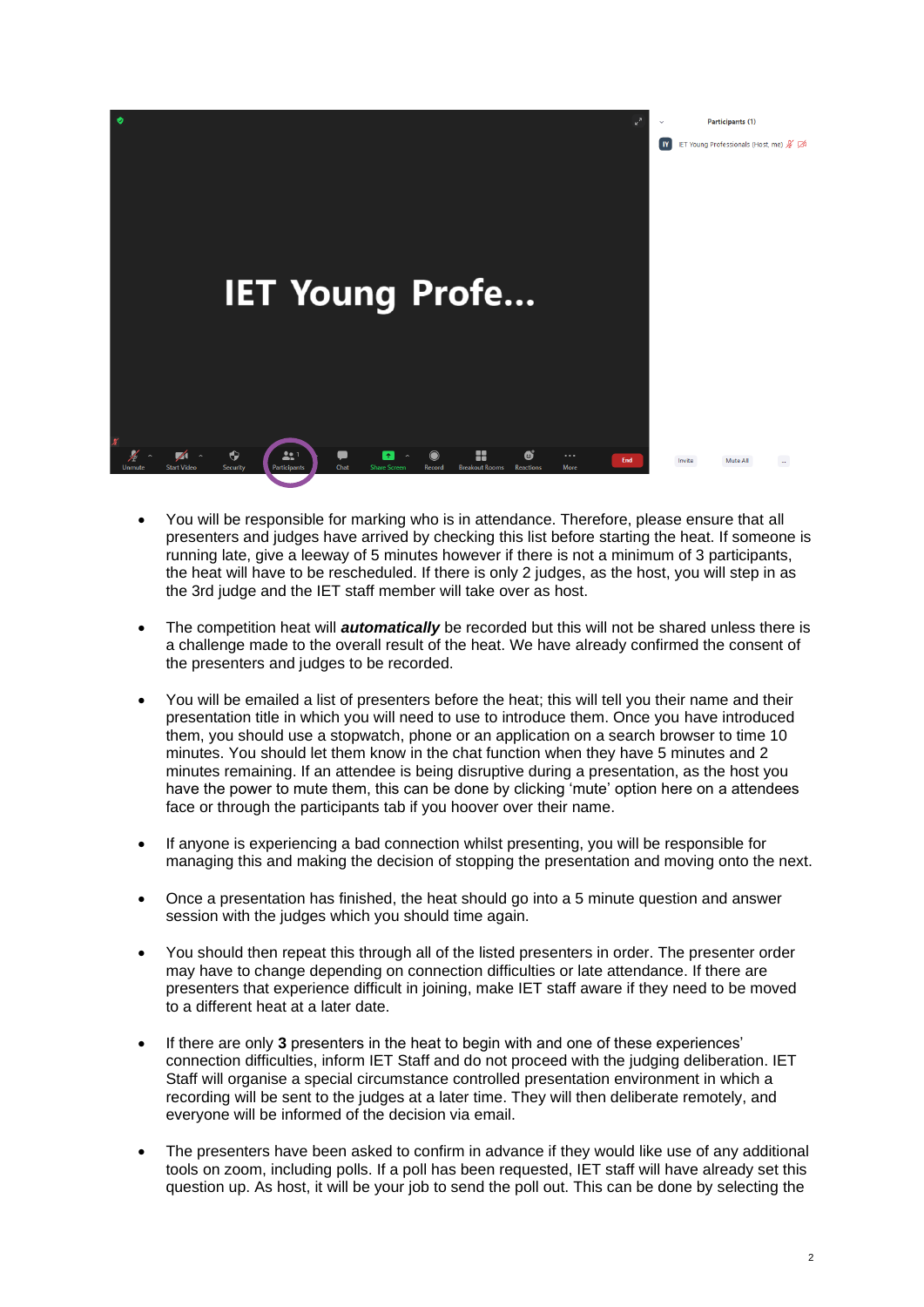Polls button on the toolbar at the bottom of the screen and sending the correct one out. The results will then come in and you will be prompted to share them.

• Once all the presentations have taken place, you should enable the breakout room function and place all judges into a separate virtual room. This can be done by selecting the breakout room button here and selecting the 3 judges names. You then press open room which will take the judges off to deliberate together on the winner. Please prompt the judges to nominate one person to announce the winner upon their return.



| ۰                   |                                              |                       | <b>Breakout Rooms - Not Started</b>                    |           |                                                            |                     |                                 |                | $\epsilon^2$     |     |
|---------------------|----------------------------------------------|-----------------------|--------------------------------------------------------|-----------|------------------------------------------------------------|---------------------|---------------------------------|----------------|------------------|-----|
| $\boldsymbol{\chi}$ |                                              | <b>IET</b>            | * Room 1<br><b>Options</b>                             | Recreate  | Add a Room                                                 |                     | <b>Assign</b><br>Open All Rooms | <b>te</b>      |                  |     |
| <b>Unmute</b>       | $\mathbb{Z}$<br>$\sim$<br><b>Start Video</b> | $\bullet$<br>Security | 22 <sup>1</sup><br>$\hat{\phantom{a}}$<br>Participants | o<br>Chat | $\mathbf{r}$<br>$\hat{\phantom{a}}$<br><b>Share Screen</b> | $\bullet$<br>Record | 8<br><b>Breakout Rooms</b>      | ø<br>Reactions | $\cdots$<br>More | End |

- There is the 'Broadcast Message to All' option during the breakout room, this will allow you to inform the judges when they have 5 minutes remaining.
- Upon selecting 'Close All Rooms', the judges will have 60 seconds remaining in their breakout room before automatically being returned.

|            | Breakout Rooms - In Progress                                                                       | $\times$ | $\checkmark$ | All participants have been invited to join<br>Breakout Rooms. | $\times$ |
|------------|----------------------------------------------------------------------------------------------------|----------|--------------|---------------------------------------------------------------|----------|
|            | $\sqrt{R}$ Room 1                                                                                  | Join     |              |                                                               |          |
| <b>IET</b> | Message all rooms<br><b>Broadcast</b><br><b>Close All Rooms</b><br><b>Broadcast Message to All</b> |          | fe           |                                                               |          |